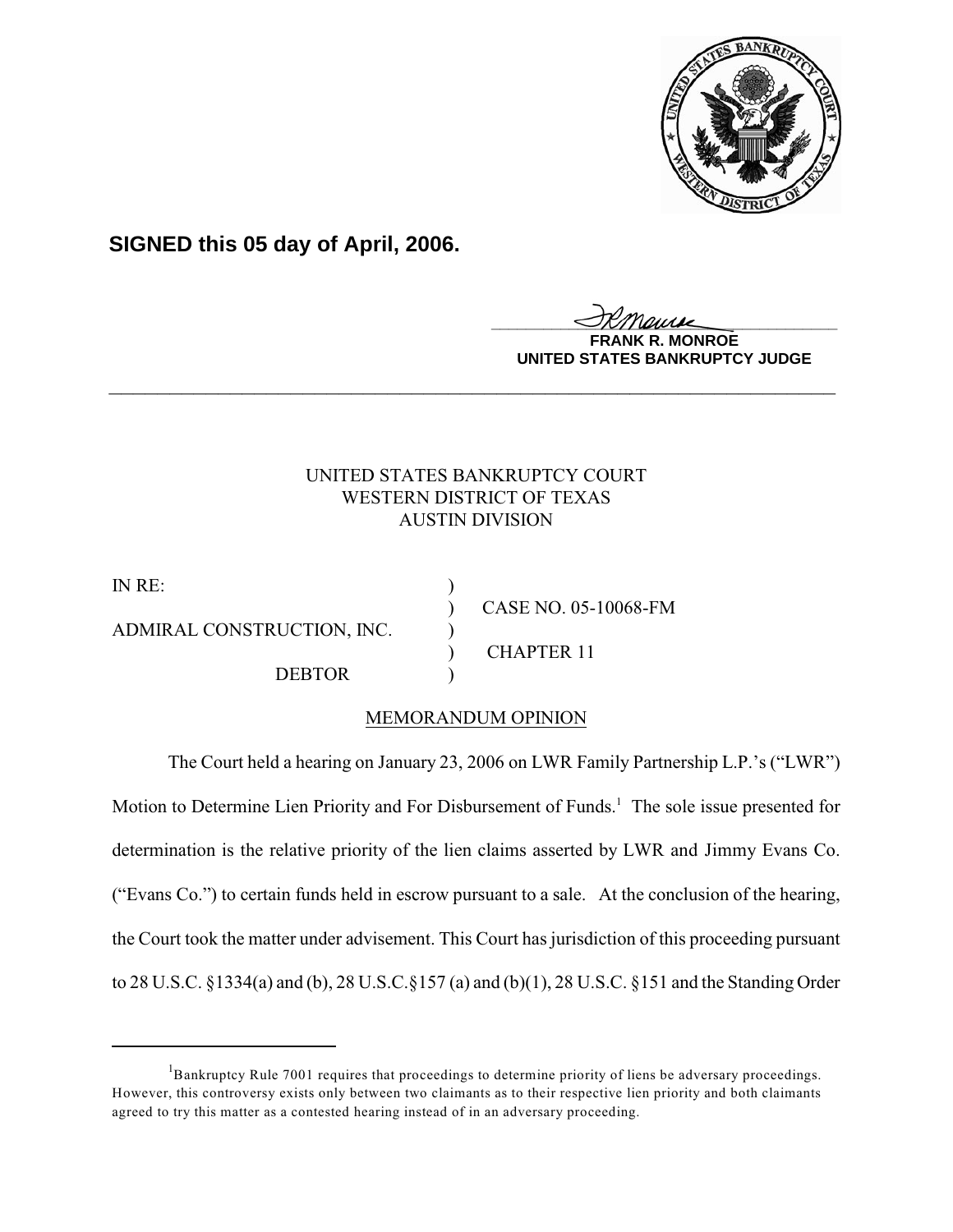of Reference of all bankruptcy related matters by the United States District Court, Western District of Texas. This Memorandum Opinion is being issued as written Findings of Fact and Conclusions of Law as required by Bankruptcy Rule 7052 which is made applicable to contested matters under Bankruptcy Rule 9014.

#### Findings of Fact

 Admiral Construction, Inc. ("Debtor") was the owner of certain property generally described as Lots 18001, 18002, 18003, 18004, 18012, 18013 and 18014, Bar-K Ranches, Section Eighteen, according to the Recorded Map or Plat in Volume 82, Page 151, of the Plat Records of Travis County, Texas (the "Property"). The Property was recently sold for \$1.25 million, out of which certain claimants have already been paid. The remaining sale proceeds were placed in escrow pending a determination as to the relative priority of the liens of LWR and Evans Co.

Beginning in November, 2003 Evans Co. began submitting written proposals and negotiating with the Debtor to do certain construction work at the Property which at the time was raw land. The work is generally described in the proposals as "Site Work" and "Street Work". (See proposals marked as Joint Exhibit 1). Some of the initial proposals covered all of the work Evans Co. proposed to do on the project, but the later proposals broke down the work and the associated costs into two separate proposals for: a) construction of the streets called "Street Work" and b) construction of the other improvements on the site itself called "Site Work".

On January 16, 2004 the Debtor faxed to Evans Co. a letter authorizing them to "proceed with the street work only at Lago Vista, as per your Proposal dated January 15, 2004 in the amount of \$220,836.07." (Joint Exhibit 2). The January 16, 2004 letter referenced "Revised Proposal No. 6 for Lago Vista Retail-Street Work Only."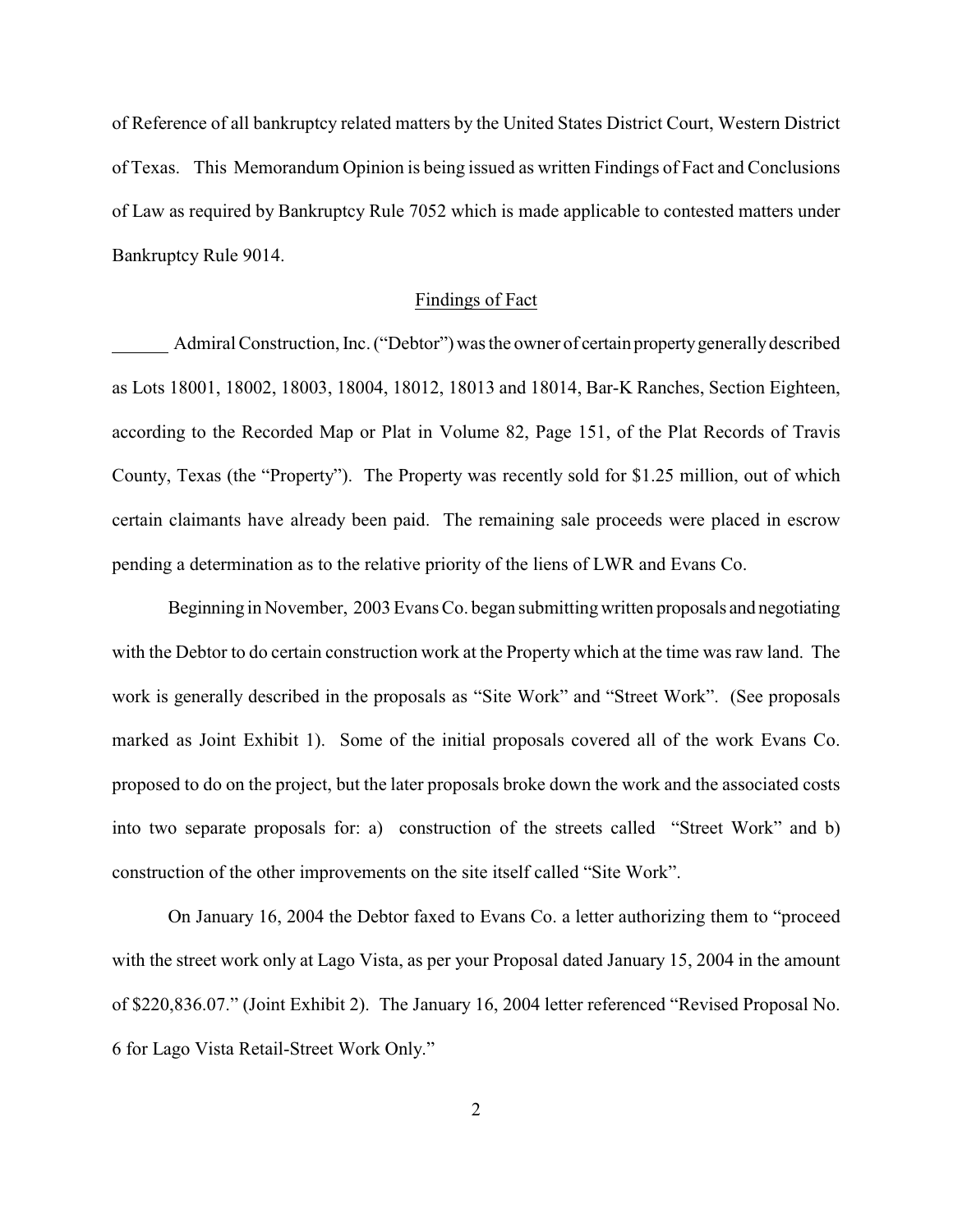Evans Co. has produced an equipment record to reflect that at least one front loader was used at the property on January  $7^{\rm th}$  and  $8^{\rm th}, 2004$  as well as employee time records for the week of January 11, 2004 and a fencing invoice dated January 12, 2004 indicating several employees spent time the week of January 11, 2004 putting up fencing materials around the periphery of the Property. (Joint Exhibit 8 and 10 ). The employee record reflects four employees on the Property January 11, 12 and 13, 2004 and one employee for the entire week January 11-15th. There were no other employee records or equipment records submitted to show employees working on January 7 and  $8<sup>th</sup>$  or equipment being used January 11-17th.

Kevin Griffin, Vice President with Evans Co., the employee in charge of this particular project and a veteran construction worker testified regarding the work allegedly performed in early and mid January. Paul Pennybacker, a construction consultant hired by Evans, Co. for the project, also testified on Evans Co.'s behalf. Mr. Pennybacker had taken certain date-marked Photographs that depicted certain types of work done on the project as well. ( Respondent's Exhibits 1-9 dated January 7, 2004 and 10-23 dated January 20, 2004). Mr. Pennybacker had consulted with Evans Co. on many projects and testified that he took photographs on most if not all the projects he worked on.

Mr. Griffin and Mr. Pennybacker acknowledged that a pre-construction meeting was held on January 6, 2004 where Evans Co. representatives, Mr. Pennybacker, city officials and other subcontractors met to discuss road closures, erosion controls and other city concerns with the project. Mr. Griffin indicated the Debtor's principal, David Young, told him to start the project immediately after this meeting; although contrary to this is Mr. Young's letter dated January 16, 2004 authorizing the "Street Work" only to begin.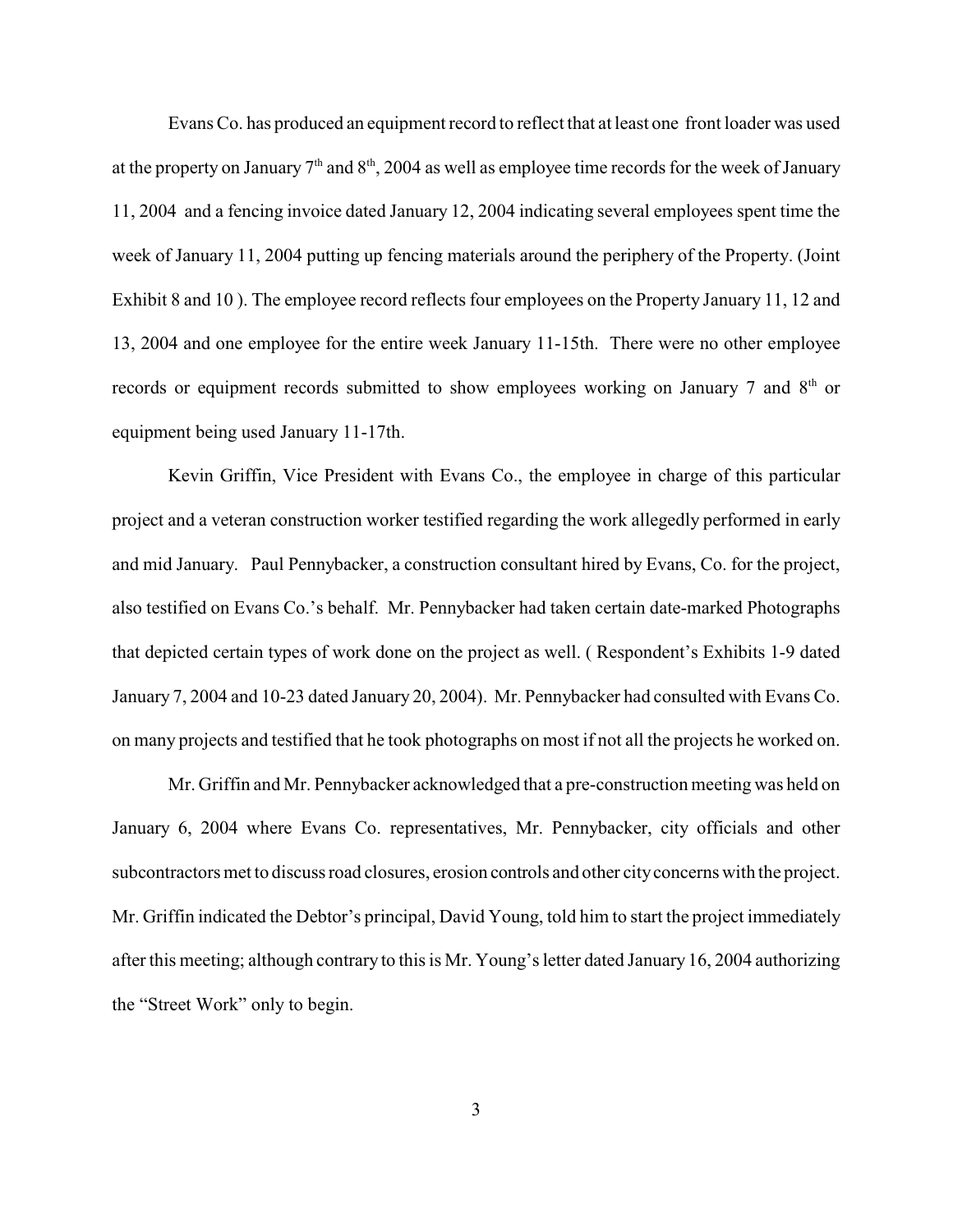Mr. Griffin testified that all the trees and shrubs had been removed at the site in early January and that test holes were dug in certain areas. In addition, Evans Co. erected safety fencing around some of the perimeter of the project. Mr. Griffin explained that the Photographs depicted the clearing and grubbing of the trees, the stripping and the test hole site, a front-end loader placing rock in a ravine for drainage purposes, additional excavation for cut and fill to prepare the street and site for paving and excavation for a filtration pond. He also indicated that fill dirt had already been spread in certain areas. (Respondent's Exhibits 1-23). Mr. Pennybacker basically affirmed Mr. Griffin's testimony indicating that his Photographs 1-9 taken January 7, 2004 depicted tree clearing was completed, grinding of the trees had begun and some excavation had started on the upper portion of the site. He testified that Photographs 2, 5, 7 , 8, 11 and 17 specifically show excavation work. Mr. Pennybacker defined clearing /grubbing to be work above ground such as the tree removal and clearing of the site and excavation to mean digging in the ground. It was Mr. Pennybacker's opinion that holes dug for testing were an integral part of the excavation process. This was the only work done by Evans Co. at the Property prior to mid-February, 2004 when the main construction commenced.

During this same timeframe, the Debtor approached LWR through a broker about making a \$200,000 loan to the Debtor to cover most of the cost of the land preparation work at the Property. LWR agreed to make the loan. On January 27, 2004 prior to making the loan, Larry Rother, the representative of LWR, visited the Property to insure that no construction work had commenced that might endanger the priority of LWR's lien. Mr. Rother had been involved in several other commercial construction projects and served on the board of directors of a local bank. Mr. Rother testified that he drove the entire Property and was satisfied that construction had not commenced.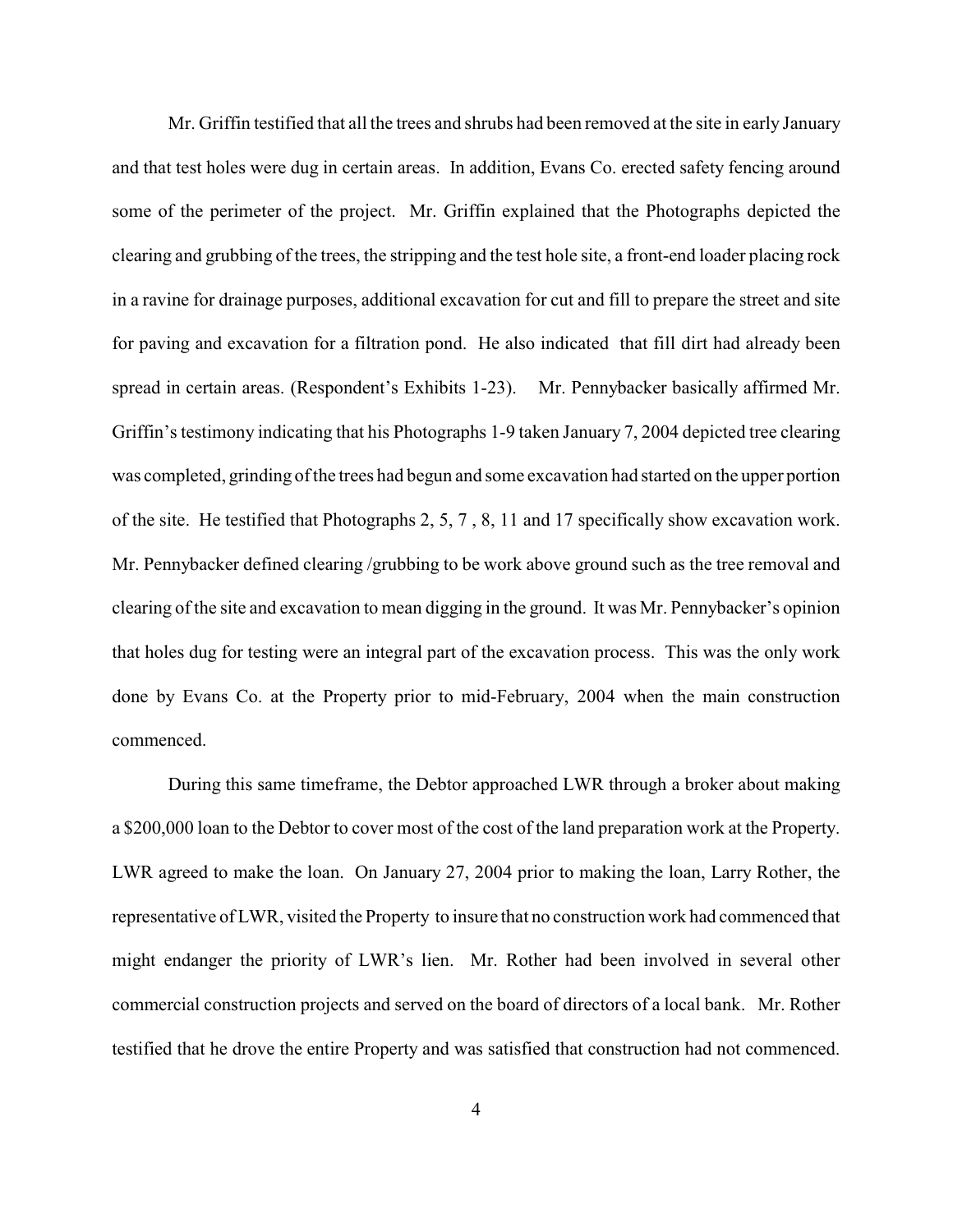He, however, acknowledged that cedar trees and other brush had been cleared from the Property but commented that such clearing did not look recent. He also observed a tractor parked on the corner of the Property and a hole which he says he was later told was for soil testing purposes. He testified that he saw no other evidence of any excavation such as cuts for pad sites or digging of filtration ponds. He had been told by Mr. Young that Evans Co. would be starting work after the loan was made so he assumed the tractor was there in readiness to begin work. Mr. Rother did not contact Evans Co. directly. Additionally, the loan broker, Dick Matz, testified that he also inspected the Property and although he did not see cuts for pad sites or any pond excavation, he also observed that the trees had been cleared off the Property. Mr. Young did not testify.

LWR's loan closed and funded on January 28, 2004 and the deed of trust recorded on January 30, 2004. Evans Co. then initiated the main construction at the Property in mid-February. In that regard, Evans Co. entered into two standard form contracts with the Debtor executed on April 8, 2004 but stated to be effective February 16, 2004 (Joint Exhibits 3 & 4). There was no explanation why February 16 was chosen as the effective date. The first contract indicated it was for "Street Work Only" and had as an attachment the January 15, 2004 proposal showing street work totaling \$220,836.07. The second contract indicated it was for "Site Work Only" and had as an attachment a separate proposal dated January 12, 2004 showing site work totaling \$556,207.04. Mr. Griffin indicated that the contracts were separate for purposes of certain assessments made by the city, but that for all other purposes Evans Co. treated the contracts as one because it was one site and that some of the same work had to be done for both contracts. Mr. Pennybacker also testified that it was his understanding that it was one project.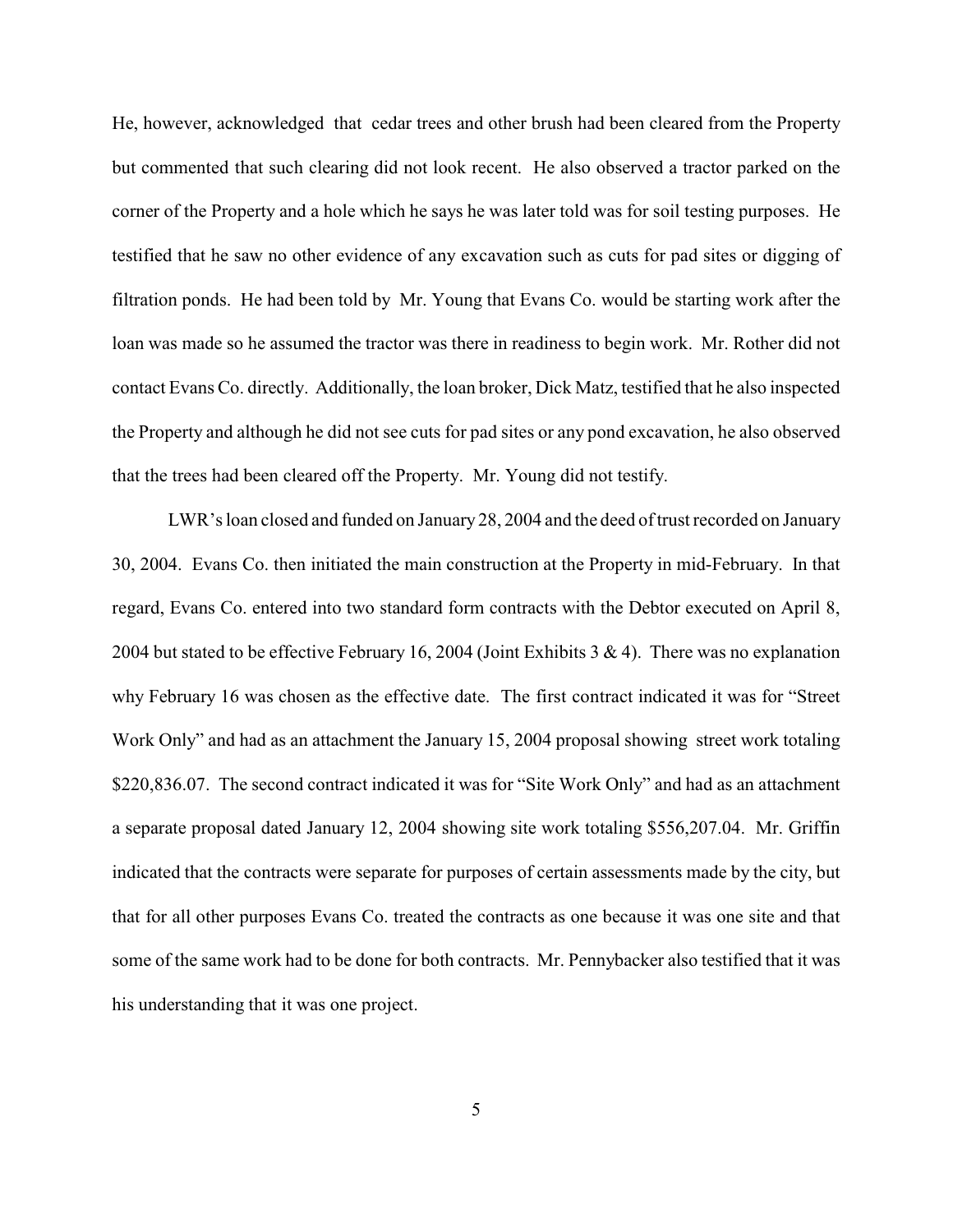On June 14, 2004 Evans Co. filed two lien affidavits. (Joint Exhibits 5 and 6.) The first affidavit claims a lien on the Property in the amount of \$14,010.30. Attached to that affidavit is an invoice reflecting \$14,010.30 owed by the Debtor attributable to the "Street Work"contract. The second affidavit claims a lien in the amount of \$153,533.14 and referenced an attached invoice reflecting this amount owed attributable to "Site Work" contract.

On July 13, 2004 Evans Co. filed a third lien affidavit, in the amount of \$144,682.50 more specifically referenced at Paragraph 8 of the Affidavit as \$130,974.30 for "Site Work" for March, \$12,201.26 for "Street Work" for April and \$1,506.94 for "Site Work" for April. Joint Exhibit 7. The attached invoices supported this breakdown.

 LWR's position is that the early site clearing, grubbing, fencing and other work done in early-mid January, 2004 was not "commencement of construction" for purposes of inception under Texas Property Code Section 53.124. In the alternative LWR urges that even if the work performed was "commencement of construction" such work was only being performed under the pre-authorized "Street Work" contract, and therefore only Evans Co.'s liens for money owed under the "Street Work" have priority over LWR's lien. Evans Co.'s position is obviously in opposition.

#### Issues Presented

1. Does the clearing, grubbing, fencing and other work performed by Evans Co. in early-mid January, 2004 on the Property constitute "commencement of construction" and therefore inception of a lien for purposes of Texas Property Code Section 53.124?

2. If such clearing, grubbing, fencing and other work constitutes "commencement of construction" then is such work being performed only under the pre-authorized "Street Work" contract so that only the liens for money owed under the "Street Work" contract are entitled to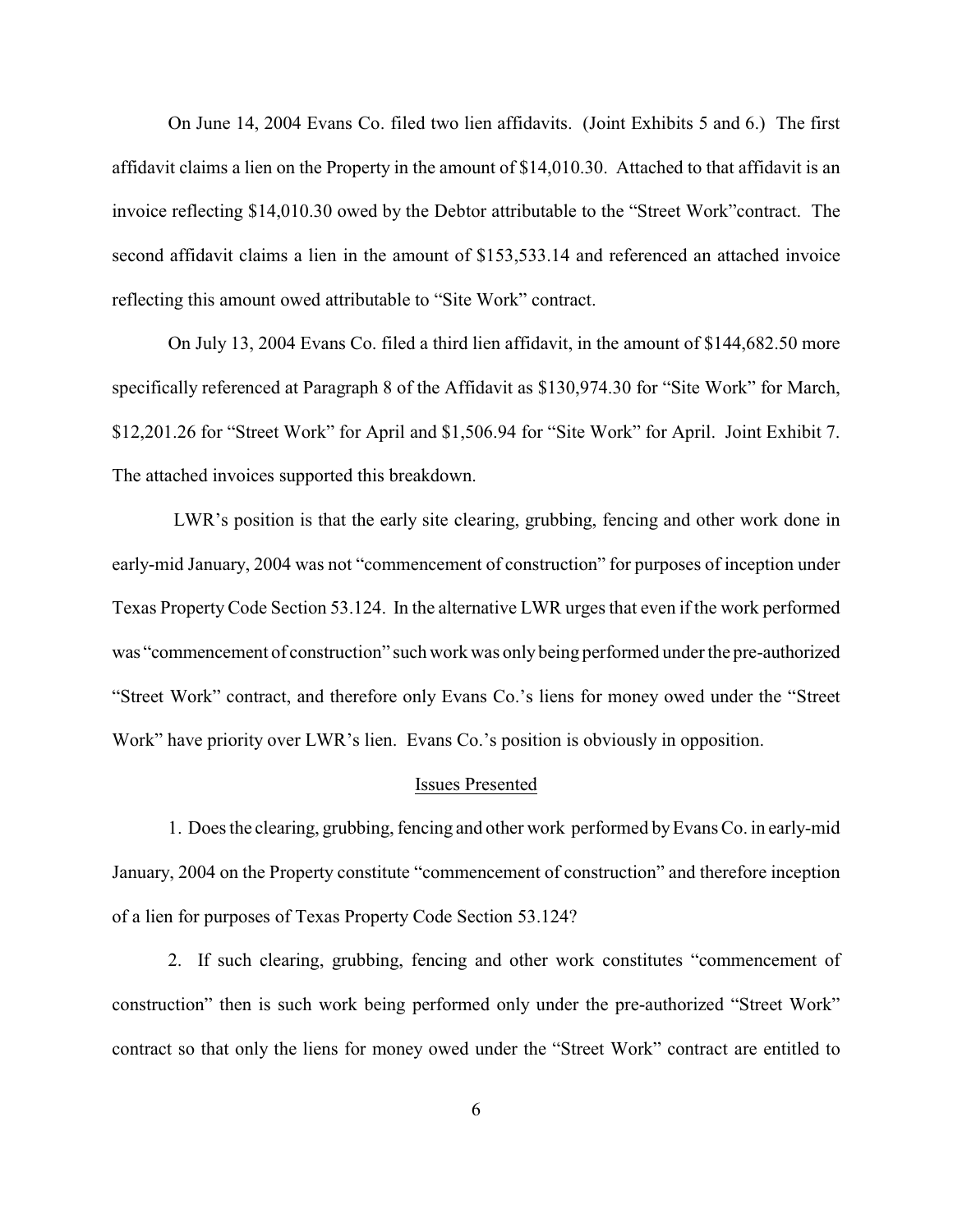priority?

#### Conclusions of Law

#### 1. Inception of the Lien

A mechanic's lien "relates back" to the time of the inception of the original lien. Section 53.124(a) of the Texas Property Code provides that "the time of inception of a mechanic's lien is the commencement of construction of improvements or delivery of materials to the land on which the improvements are to be located and on which the materials are to be used." *Tex. Prop. Code §53.124(a).* Section 53.124(b) further provides that "the construction or materials under Subsection (a) must be visible from inspection of the land on which the improvements are being made." *Tex.*

*Prop. Code §53.124(b).*

"Improvement" is defined in Section 53.001(2) of the Property Code to include:

- (A) abutting sidewalks and streets and utilities in or on those sidewalks and streets;
- (B) clearing, grubbing, draining or fencing land;
- (C) wells, cisterns, tanks, reservoirs, or artificial lakes or pools made for supplying or storing water;
- (D) pumps, siphons, and windmills or other machinery or apparatuses used for raising water for stock, domestic use, or irrigation; or
- (E) planting orchard trees, grubbing out orchards and replacing trees, and pruning of orchard trees.

*Tex. Prop. Code §53.001(2).*

"Material" is defined in Section 53.001(4) of the Property Code as follows:

"Material" means all or part of:

- (A) the material, machinery, fixtures or tools incorporated into the work, consumed in the direct prosecution of the work, or ordered and delivered for incorporation or consumption;
- (B) rent at a reasonable rate and actual running repairs at a reasonable cost for construction equipment used ro reasonably required and delivered for use or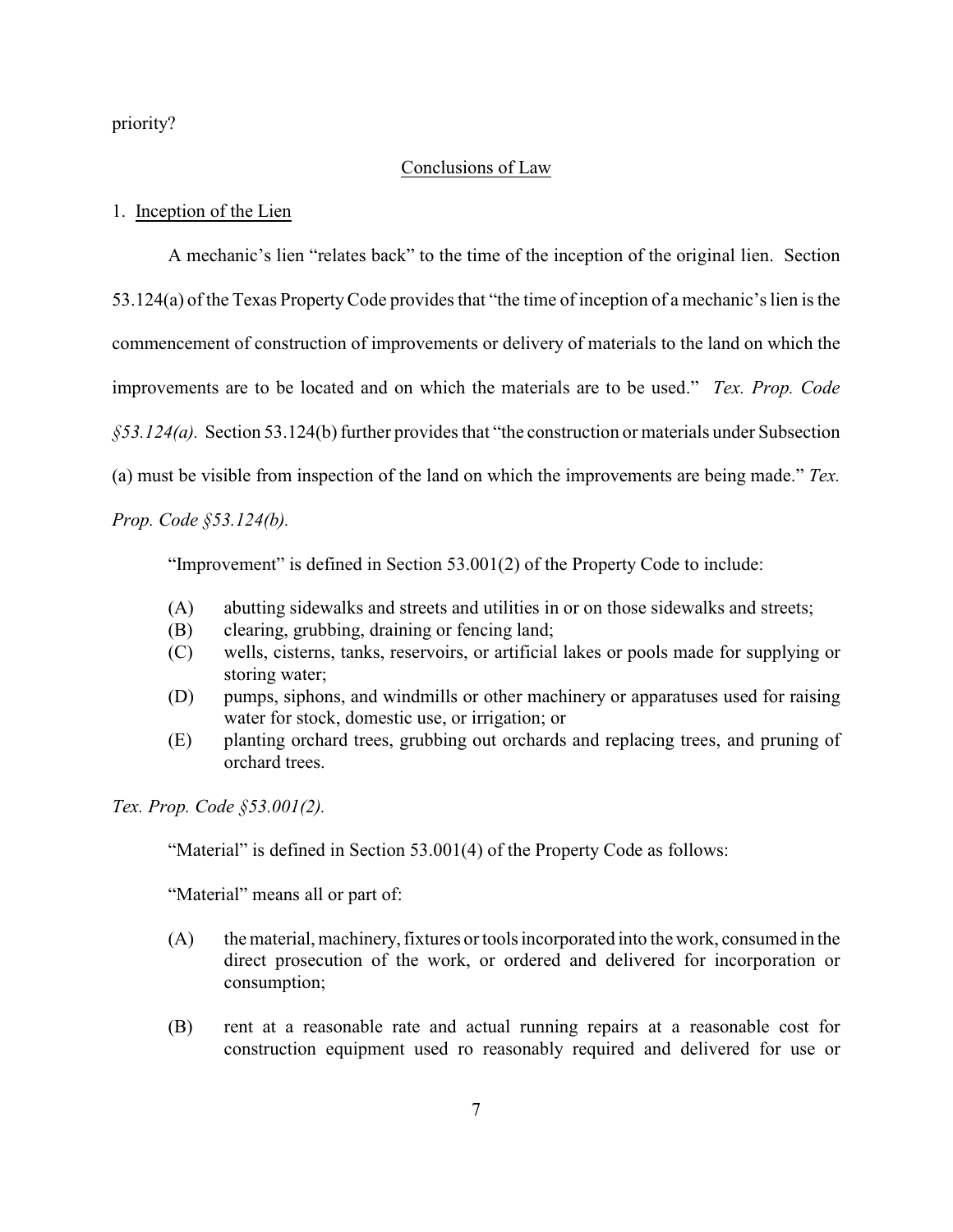reasonably required and delivered for use in the direct prosecution of the work at the site of the construction or repair; or

(C) power, water, fuel and lubricants consumed or ordered and delivered for consumption in the direct prosecution of the work.

#### *Tex. Prop. Code §53.001(4).*

 A careful mortgage lender will inspect the construction site immediately prior to closing his loan to make sure there is no visible evidence of construction or delivery of material. If such is found to be true and if there are no previous recorded contracts or affidavits, the lender may proceed to close and fund the loan secure in the knowledge that it has a first lien on the land and all nonremovable improvements. Occasionally, however, the lender finds that some type of activity has commenced on the site prior to mortgage recordation. In order to evaluate the significance of that on-site activity, the lender must be acutely aware of the specific events which constitute "commencement of construction" and "delivery of material." This is possibly where LWR failed.

The leading case regarding the "relation back" doctrine under Texas law and the question of when construction commences is *Diversified Mortgage Investors v. Blaylock,* 576 S.W.2d 794 (Tex.  $1978$ <sup>2</sup>.

The *Blaylock* court declared that "where a building or structure is the principal 'improvement' involved,'" a test is needed which excludes activities merely preparatory to the construction of the building or structure. *Id.* at 803. That conclusion was based on its observation that, by use of the term "actual commencement" in the priority statute, the legislature must have intended to require "the placing of something of permanent value on the land, as opposed to

<sup>&</sup>lt;sup>2</sup> Although *Blaylock* interpreted Tex. Rev. Civ. Stat. Ann. art. 5452 (Vernon), the opinion carries precedential value as Section 53.124 of the Property Code virtually mirrors the language in art. 5452 with respect to what activities constitute commencement.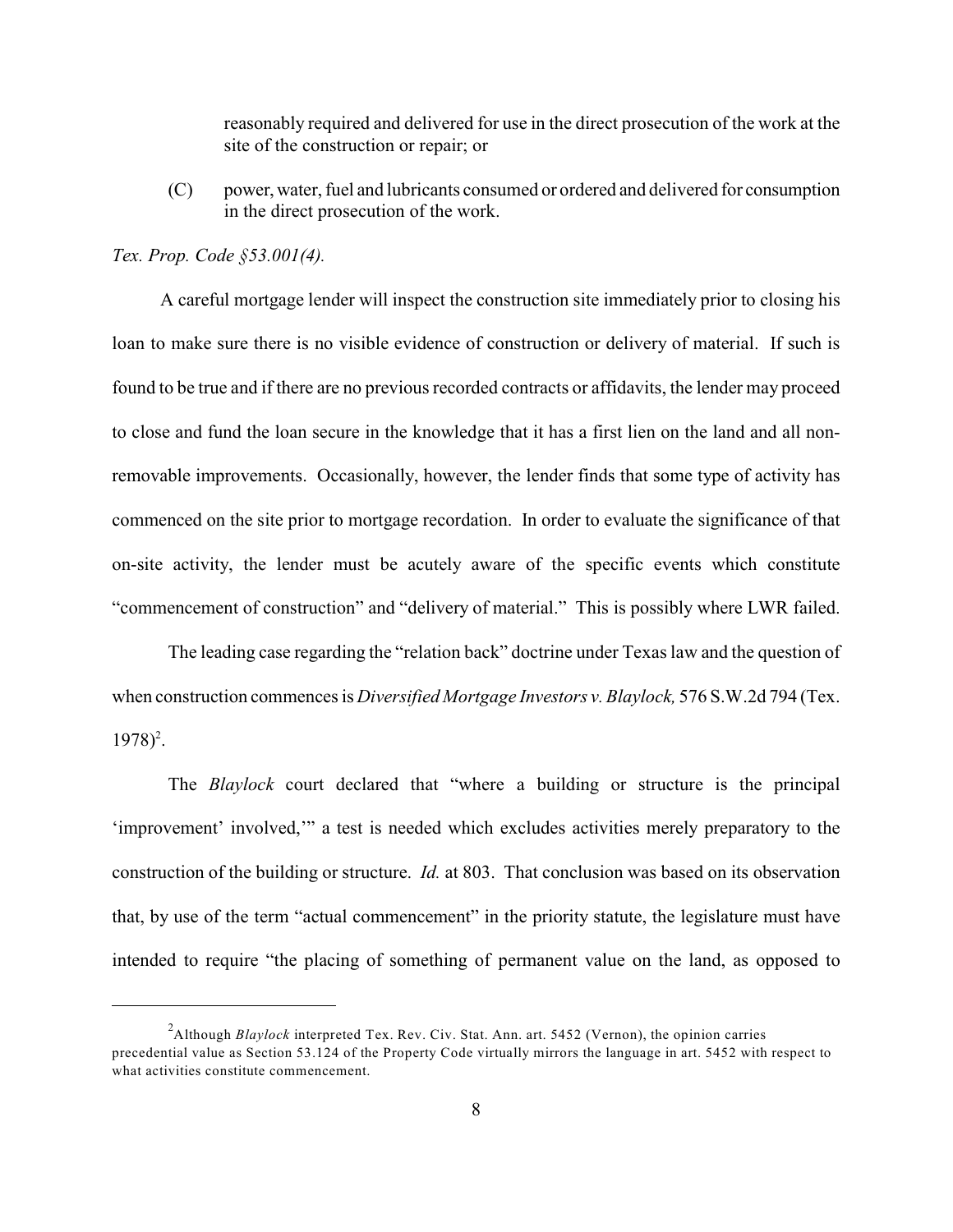preliminary or preparatory activities or structures'" and that preparatory activities are excluded by a majority of other jurisdictions. *Id.* Noting that "under most circumstances" the construction of a building or structure entails excavation for or the laying of a foundation, the court held that if the improvement is a building or structure, the excavation for or the laying of the foundation constitutes the commencement of construction. *Id*.

The *Blaylock* court also found that performance of a specific activity defined in article 5452 as an "improvement" also constitutes an event of inception regardless of whether an actual building or structure is also built. The *Blaylock* court held that merely beginning the performance of any such activity will constitute the commencement of the construction of an "improvement" within the meaning of the priority statute. *Id.* at 802.

Consequently, per *Blaylock*, the inception of the mechanic's and materialmen's lien occurs when the activity  $(1)$  is conducted on the land itself;  $(2)$  is visible upon the land; and  $(3)$  constitutes either (a) an activity which is defined as an improvement under the Texas statute or (b) the excavation for or the laying of the foundation of a building or a structure. *Id.*

The *Blaylock* case involved two specific sites on which hotels would be built. The Fort Worth project evidently needed no site clearing. The following activities were performed on the lot: subsurface investigation, topographical survey work, the spreading of fill dirt, staking, erection of batter boards, excavation for a retaining wall and erection of a sign.<sup>3</sup> Id. at 797. These activities were viewed merely as preliminary or preparatory and did not constitute actual commencement of

 $3B$ atter boards are L shaped structures which stand two feet off the ground and extend five feet in each direction. Such boards defined the corners for the building.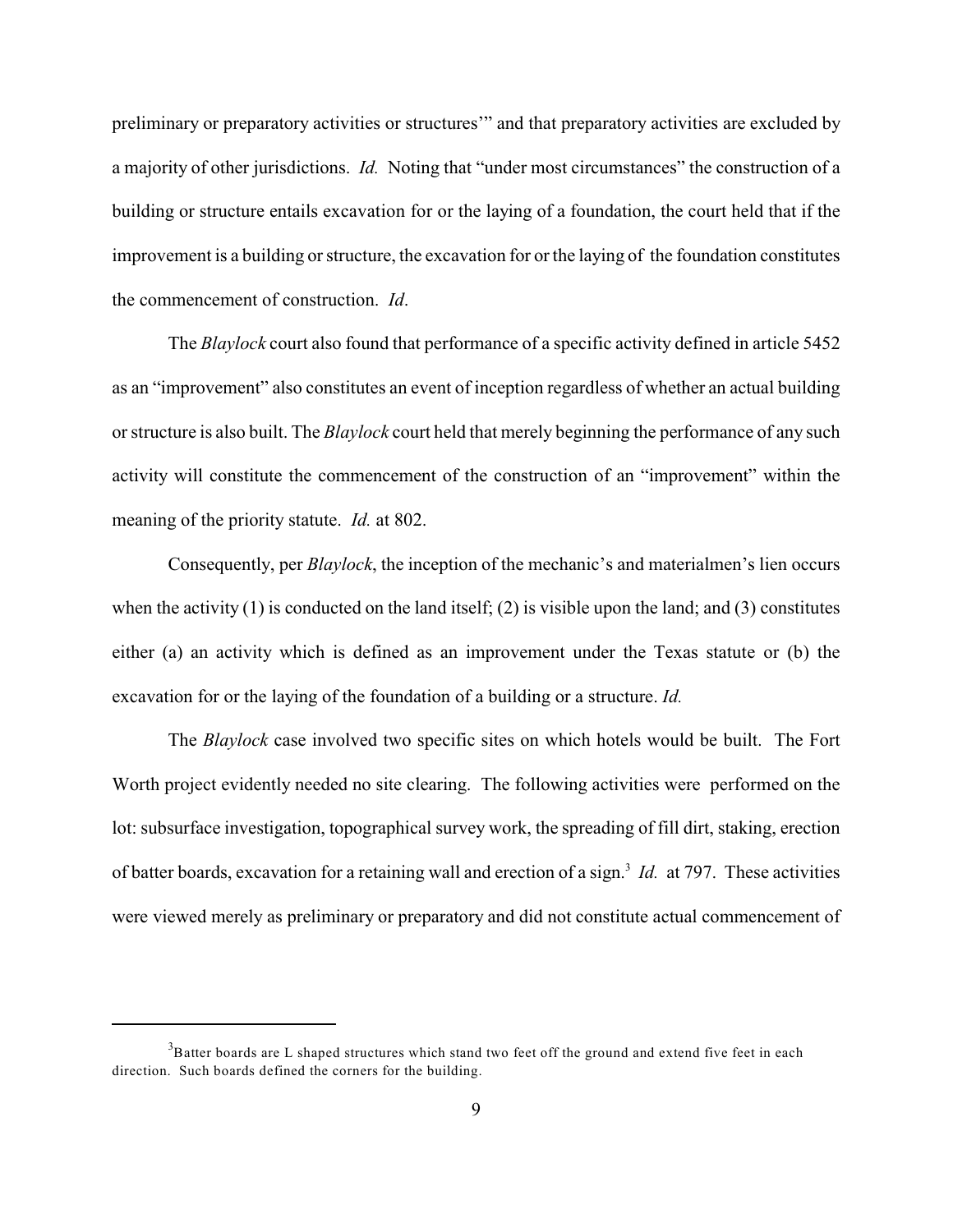construction as actual foundation work had not begun. $4$  Blaylock appears to say that even certain activities that can be defined as part of the excavation process are still considered preliminary or preparatory unless they are construction of the actual foundation.

The Irving project was slightly different. A subcontractor performed excavation and clearing work in the nature of grubbing activity which included: general site clearance, the digging up and removing of several large trees and the digging up and removal of a swimming pool which was previously located on the site. These activities were deemed as "improvements" that were visible upon inspection of the land and therefore constituted inception of the lien. Note that batter boards had also been delivered and erected and fill dirt delivered and spread, but the Court does not mention these activities as constituting "improvements" or as the "excavation for or the laying of the foundation of a building or structure." *Id.* at 798. It was only the "clearing" activity that constituted an "improvement" under the mechanic's lien statute.<sup>5</sup>

The Texas Supreme Court does not strictly adhere to the view that, if the principal improvement is a building, all liens have their inception from the actual commencement of foundation work, lest contractors who perform an earlier "improvement" activity have their priorities postponed until the commencement of the foundation. Obviously, the *Blaylock* court was concerned about protecting earthwork contractors as it determined preparatory "improvement" activities marked

 $4$  The court viewed the erection of the batter boards as preparatory to building a foundation. Fill operations that entailed moving dirt upon the land to prepare the ground for foundation and the grading of the lot that involved six trucks and front end loaders working on the property were also actions described as preparatory to the actual foundation work. Excavation for a retaining wall and a sign indicating a "Dollar Inns" motel was in progress were also considered preparatory.

 $T<sup>5</sup>T$  wo other activities were also sufficient to constitute inception of the mechanic's lien, but these were delivery of materials as defined by statute and the actual excavation for perimeter beams for the foundation and the actual laying of concrete foundation.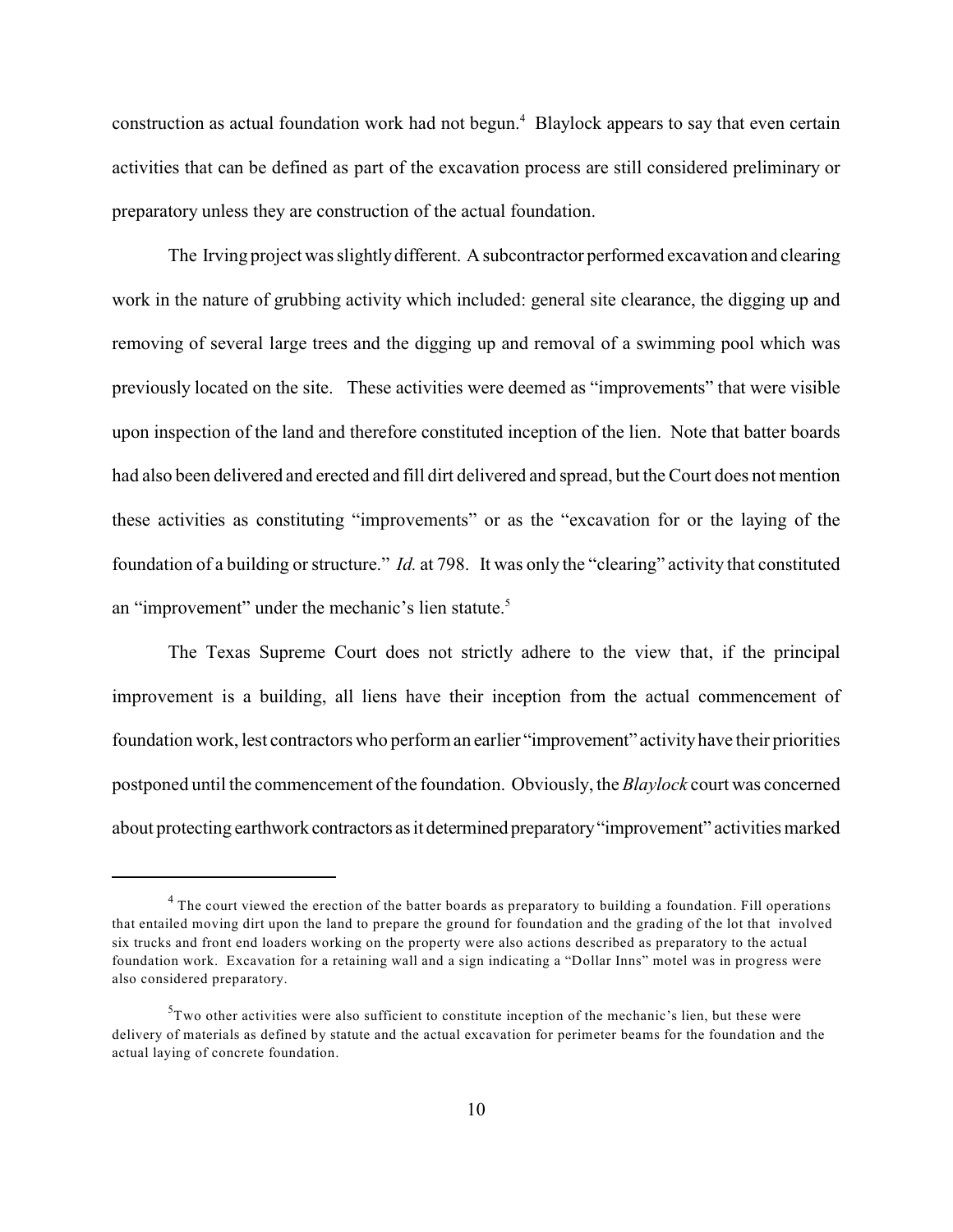the commencement of construction of the building. The court included only "improvements" defined in the statute and excluded other obvious improvements not set out in the statute even though they were necessary prior to actual excavation and construction of a foundation. The question here is whether the activities of Evans. Co. in early or mid January constitute either activities defined as "improvements" under the lien statute or activities which constitute "excavation and/or laying for a foundation."

Evans Co. argues that it commenced construction on the Property on or about January 7, 2004, that such construction was visible upon the land and was either an improvement as that term is defined in the Property Code and/or the laying of the foundation of a building or structure to be constructed on the Property or both. Mr. Griffin testified that such clearing and grubbing had been performed by Evans Co. on January 7 and  $8<sup>th</sup>$ . Mr. Rother also testified that when he visited the Property, he saw that the trees had been cleared, piled up in a mound and the site cleaned. In addition, the equipment records of Evans Co. indicate certain equipment on the site on those days. And, Photographs 2 and 3 taken on January 7, 2004 by Paul Pennybacker confirm that this clearing and grubbing in effect happened. The Photographs reveal a mound of trees that were obviously cleared from the site, tree grinding equipment and the cleared site itself. They also show a bulldozer moving rock.

LWR does not assert that "clearing and grubbing" cannot equate to "commencement of construction." Instead, LWR urges that in this instance such was not visible upon inspection of the land. LWR claims that the tree clearing was merely to make the site more attractive for investors and that Mr. Young, the Debtor's principal, told Mr. Rother such. LWR argues that since Evans Co.'s clearing/grubbing was done one and  $\frac{1}{2}$  months before the actual construction began, the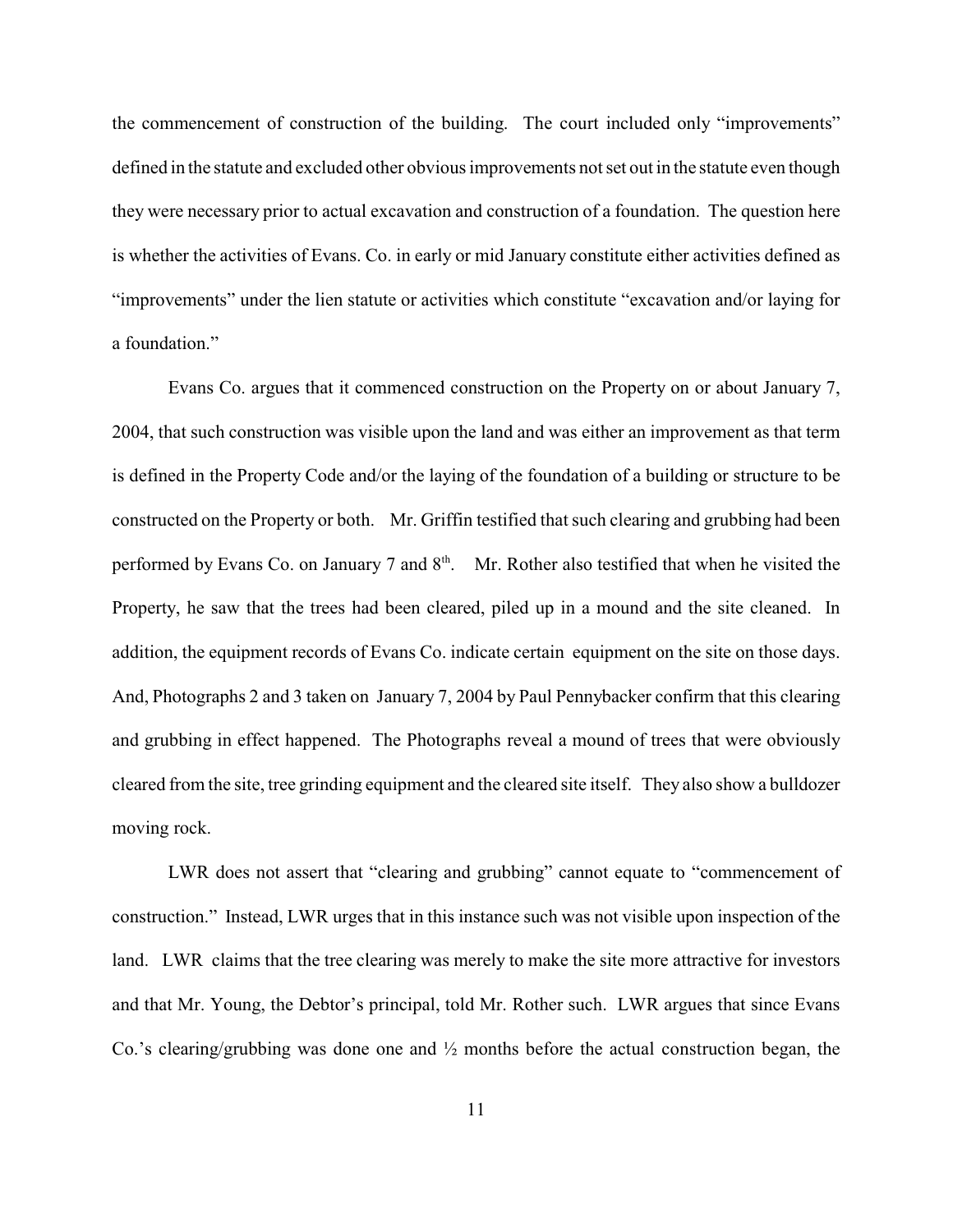inspection of the Property in late January did not reveal that construction work of any sort had begun--merely that the Property had been cleaned up and cleared in apparent readiness for construction to begin. LWR also argues that because Evans Co. performed the clearing and grubbing at no charge under the contract that a lien cannot incept.

There is nothing in the lien statutes that indicate any required time length between inception and fulfillment of the construction contract or that performing such work at no cost under the contract prohibits such inception. The Court can find no case law or other authority with respect to these issues. What is clear from reading *Blaylock* is that the Texas Supreme Court wanted to protect site clearing contractors in addition to construction contractors when it could. "Clearing" and "grubbing" are obviously improvements defined by the lien statutes and such was obviously visible upon inspection. Mr. Rother and Mr. Matz both testified that the trees had been cleared and the site cleaned and a test hole dug. Mr. Rother also knew that Evans Co. was not the building contractor but merely the earthwork contractor. Perhaps, Mr. Rother should have been more familiar with the requirements for inception under the lien laws for "improvements," or he should have at least contacted Evans Co. to determine its position with respect to any work performed prior to LWR making the loan.

Evans Co. contracted with the Debtor to perform certain construction work that included clearing and grubbing of trees. "Clearing and grubbing" are defined items under both the "Street Work" contract and the "Site Work" contract. Evans. Co. performed such clearing and grubbing on the Property prior to LWR making the loan to the Debtor. Such work was visible upon the land and is encompassed as "improvements" under the lien statutes and can therefore be considered such for lien inception purposes.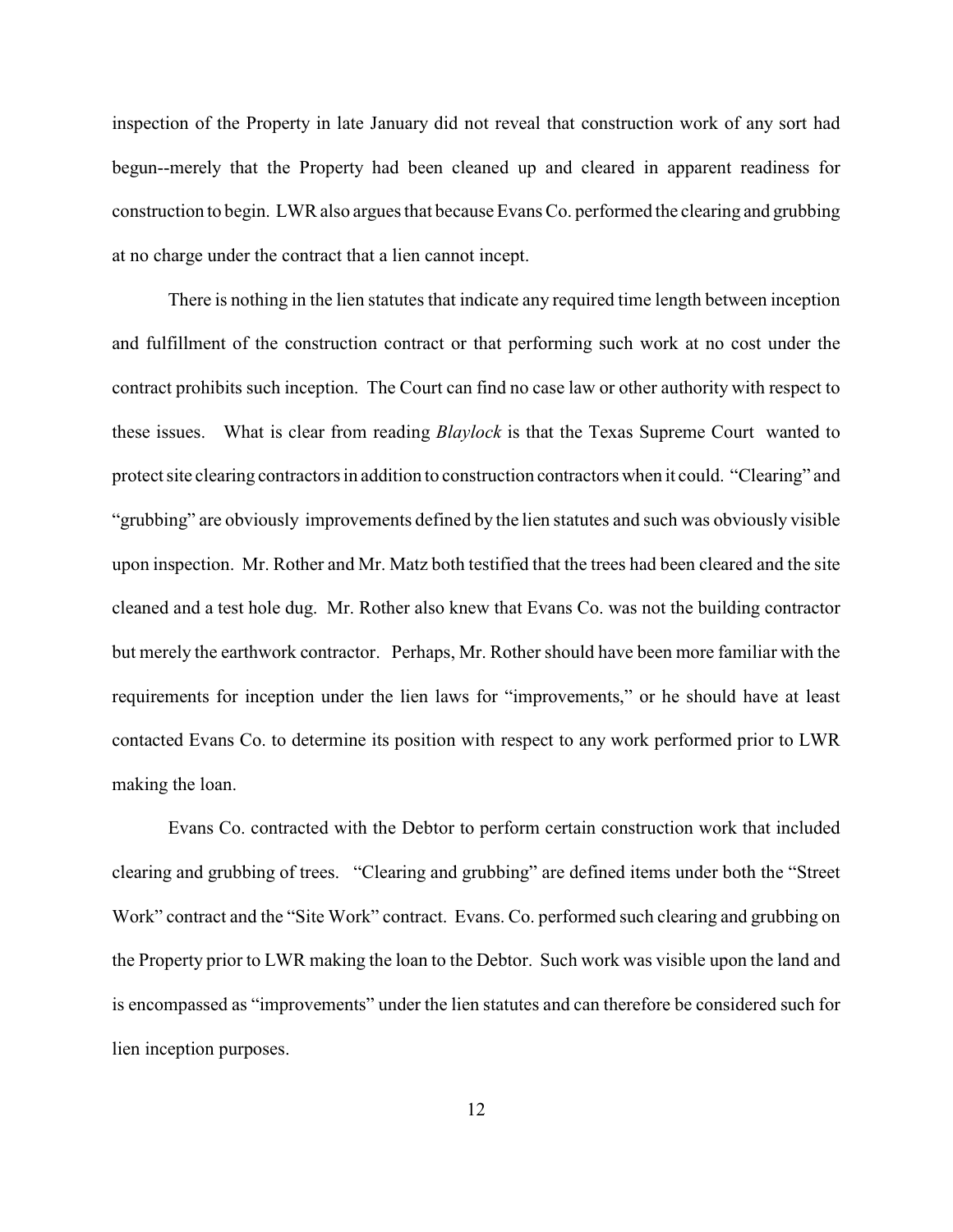In addition, Evans Co. on the week beginning January 11, 2004 performed several other activities at the site. From the records, there were at least five employees at the site during this week and a fencing invoice indicates supplies purchased for such on January 12, 2004. There are no equipment records for these dates. And, although Mr. Rother did not mention any fencing in place when he visited the site on January 27, 2004, the Photographs taken January 20, 2004 show fencing installed around some of the Property's perimeter. The testimony by Mr. Griffin corroborated that this was in fact done around January 12, 2004 as a safety measure and that such fencing was temporary.

LWR asserts that "fencing" cannot be a "material" as defined in Section 53.001(4) of the Property Code as it is material that is not incorporated into the work, consumed in the direct prosecution of the work, or ordered and delivered forincorporation or consumption. LWR is correct. But, "fencing land" is defined as an "improvement" in Section 53.001(2). The Court cannot find any case law or other authority defining the type of "fencing" necessary to be an improvement under this section. Based on a literal reading of the statute, the temporary fencing of the Property by Evans, Co. should also be considered as an "improvement" on the Property and visible for lien inception purposes as it was placed prior to the closing on the loan.

What is more difficult is whether the other activities supposedly performed during that week either constitute "improvements" per the statute or can be viewed as "excavation for and/or laying of foundation of a building or structure."

According to Mr. Griffin, the other activities depicted in the Photographs were digging test holes, moving rocks to a ravine area for drainage purposes, beginning excavation for the site, street and filtration pond and cut and fill activities. Mr. Pennybacker testified that Photographs 2, 5, 7 and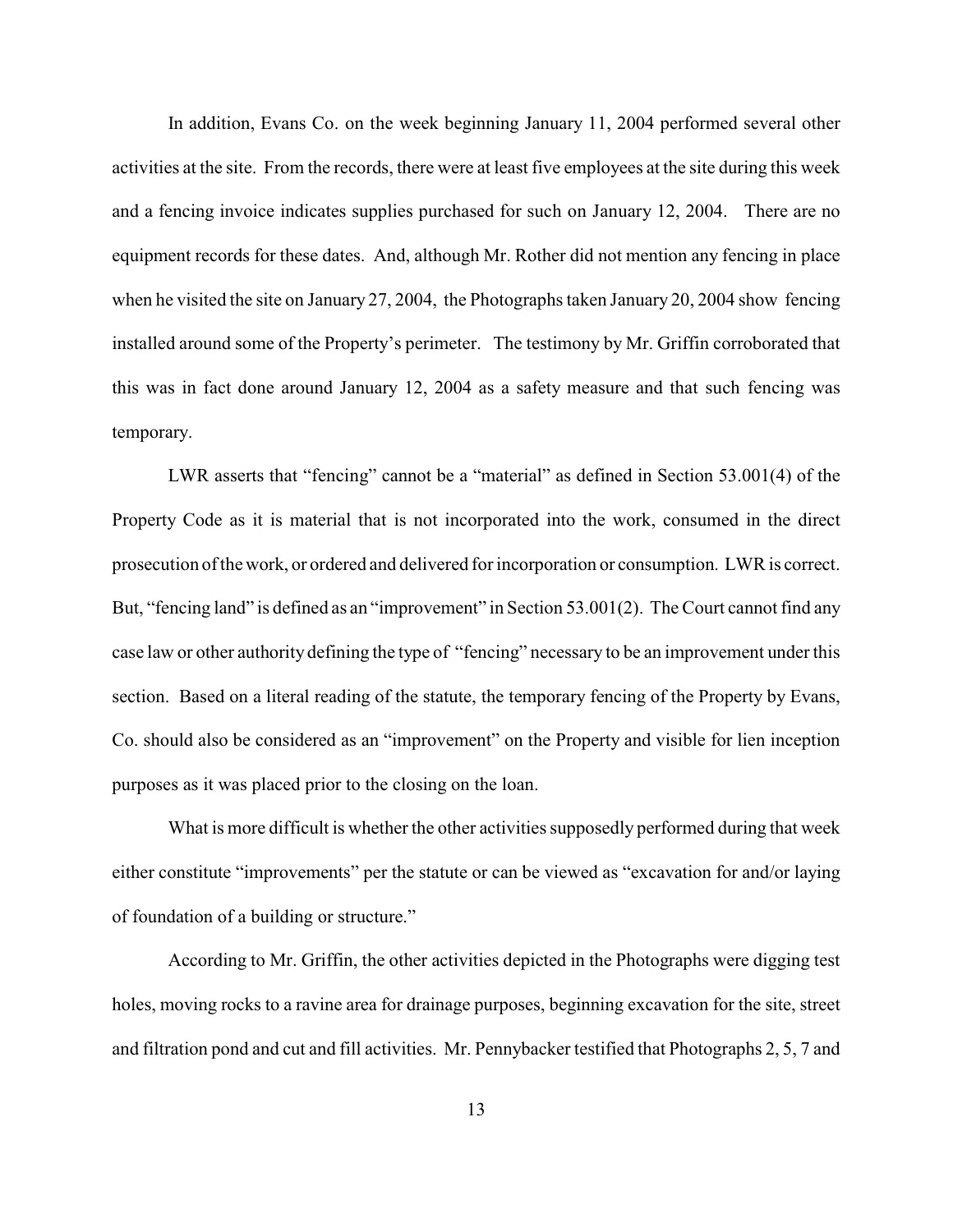8, 11 and 17 in his opinion exhibit excavation activities.

*Blaylock* found that subsurface investigation, the spreading of fill dirt, staking, erection of batter boards, excavation for a retaining wall and erection of a sign were preliminary and/or preparatory activities for construction and not commencement of construction. Actual excavation for the foundation would be necessary in order to find such activities "commencement of construction" on a building. From a review of the Photographs, some excavation work had been done as the loader is obviously moving dirt/caliche in several of the Photographs. However, the Court cannot definitively find from the testimony or the Photographs that excavation for and or laying of foundation of the actual building had begun. Nor can the additional work be defined as an "improvement" for lien inception purposes. None of this work is encompassed in the definition of "improvement" except possibly the excavation of the filtration pond. Mr. Griffin testified that Photograph 12 depicted where the filtration pond work had commenced. Although this is very likely true, the Court cannot find such filtration pond visible from an inspection of the Photograph and therefore must hold it is not visible from an inspection of the Property. None of these activities, although such can be described as excavation activities, are sufficient to constitute inception of a mechanic's lien.

Nevertheless, the grubbing and clearing and the erection of fencing were commenced prior to LWR's lien being recorded, were clearly visible, and are within the scope of the *Blaylock* court's guidelines. Relation back is appropriate.

#### 2. Separate Contracts

 But, relation back of what? LWR asserts that each contract i.e. "Street Work" and "Site Work" must be evaluated separately since the Debtor confirmed in writing to Evans Co. that it was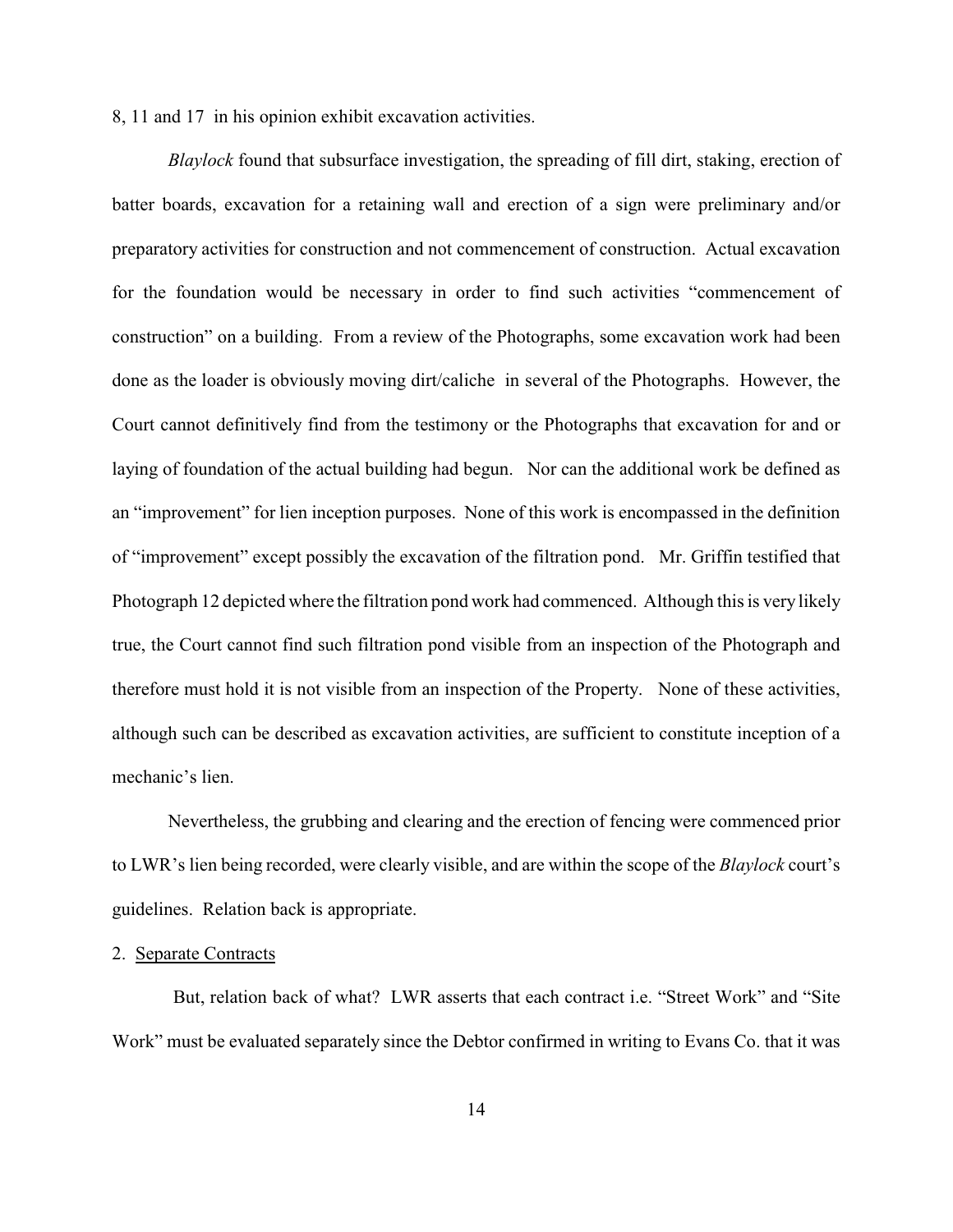only authorized to commence work on the "Street Work" contract. Therefore, any relation back can only be in connection with the "Street Work" contract.

LWR analogizes this fact situation to one in *H.B. Zachry Co. v. Waller Creek, Ltd.,* 867 F.2d  $228$  ( $5<sup>th</sup>$  Cir. 1989). In that case, the debtor entered into two separate construction contracts with Zachry Co. with respect to two separate improvements–a hotel and a garage (the hotel was to be built on top of the garage). Zachry Co. commenced construction on the garage by beginning demolition of existing structures and excavation at the site. A number of subsequent deed of trust liens were then filed after the demolition and excavation had begun.

In the bankruptcy court, Zachry Co. asserted a priority lien on both the garage property and the hotel property, the inception date of which it claimed to be the date demolition started at the site. Zachry Co. contended that demolition and excavation were necessary to the work to be done under both contracts. The Bankruptcy Court rejected this argument finding that there were two distinct contracts and that only the lien for work done on the garage dated back to the original demolition/excavation work.

The District Court affirmed and the Fifth Circuit also affirmed concluding that "[i]n sum, despite the common-law principle in Texas that courts should construe the statutory provisions for mechanic's liens broadly, the competing principle announced by the *Lyon* court, that an owner may limit the scope of mechanic's and materialmen's liens by negotiating separate contracts for improvements, applies with convincing force in this case. The contracts indeed were separate and distinct, and the parties consistently treated them as such." *Id*. at 236 citing *Lyon v. Logan,* 68 Tex. 521, 5 S.W. 72 (1887).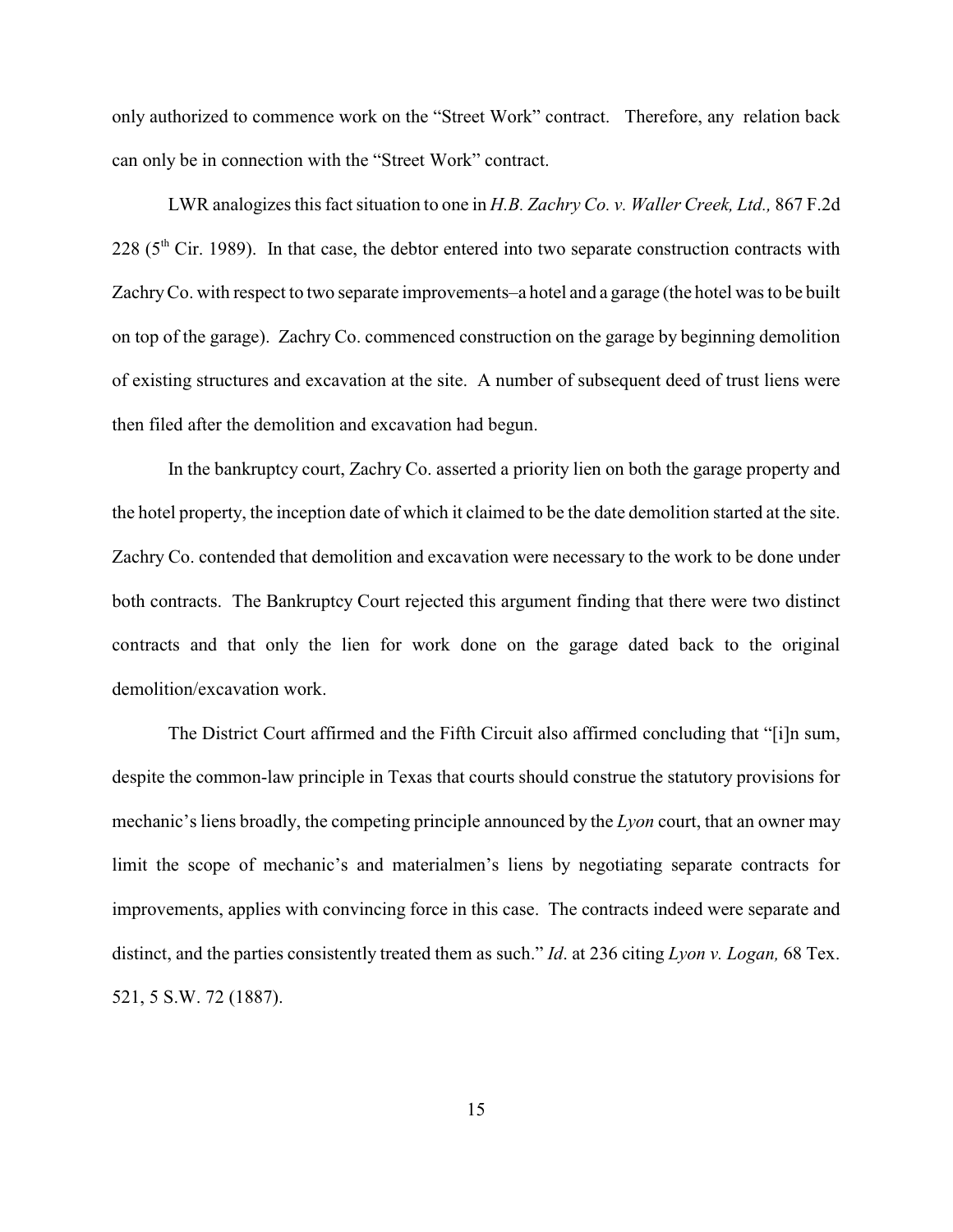In *Zachry Co.* none of the construction work actually done on the project had been charged to the hotel contract so the construction activities under the garage contract could not give rise to a mechanic's lien for the hotel project. In fact, in the specifications prepared for the hotel and garage, Zachry Co. was to perform all the demolition, earthwork, drainage, etc. under the garage contract alone. Moreover, after construction began Zachry Co. applied for payment for these activities only under the garage contract.

Evans Co. claims it had two contracts with the Debtor because of the manner certain city assessments would be made on site work and street work although this reasoning was not explained in depth. Evans Co. further urges that both contracts were for the one site and for all other purposes were treated as one job. Testimony from Mr. Griffin indicated that the clearing, grubbing, fencing and other work were necessary under both contracts not just for the "Street Work" contract" or the "Site Work" contract in particular.

Both contracts do itemize "clearing and grubbing" as well as "excavation" as activities to be performed by Evans Co. pursuant to each respective contract. And, the initial proposals by Evans Co. did treat the street and site work as one construction project. However, Evans Co. ultimately prepared two separate proposals, one for the "Street Work" and one for the "Site Work" for the Debtor. Likewise, Evans Co. entered into two separate construction contracts with the Debtor–one for the "Street Work, the other "Site Work." And, as evidenced by the lien affidavits, Evans. Co. invoiced the Debtor under the separate contracts. So, the projects were not treated as one project.

Mr. Griffin claims that after the pre-construction meeting on January 6, 2004 that David Young authorized Evans Co. to proceed immediately under both contracts. If such be true it is puzzling why it was then necessary for the Debtor to specifically authorize Evans Co. by letter dated